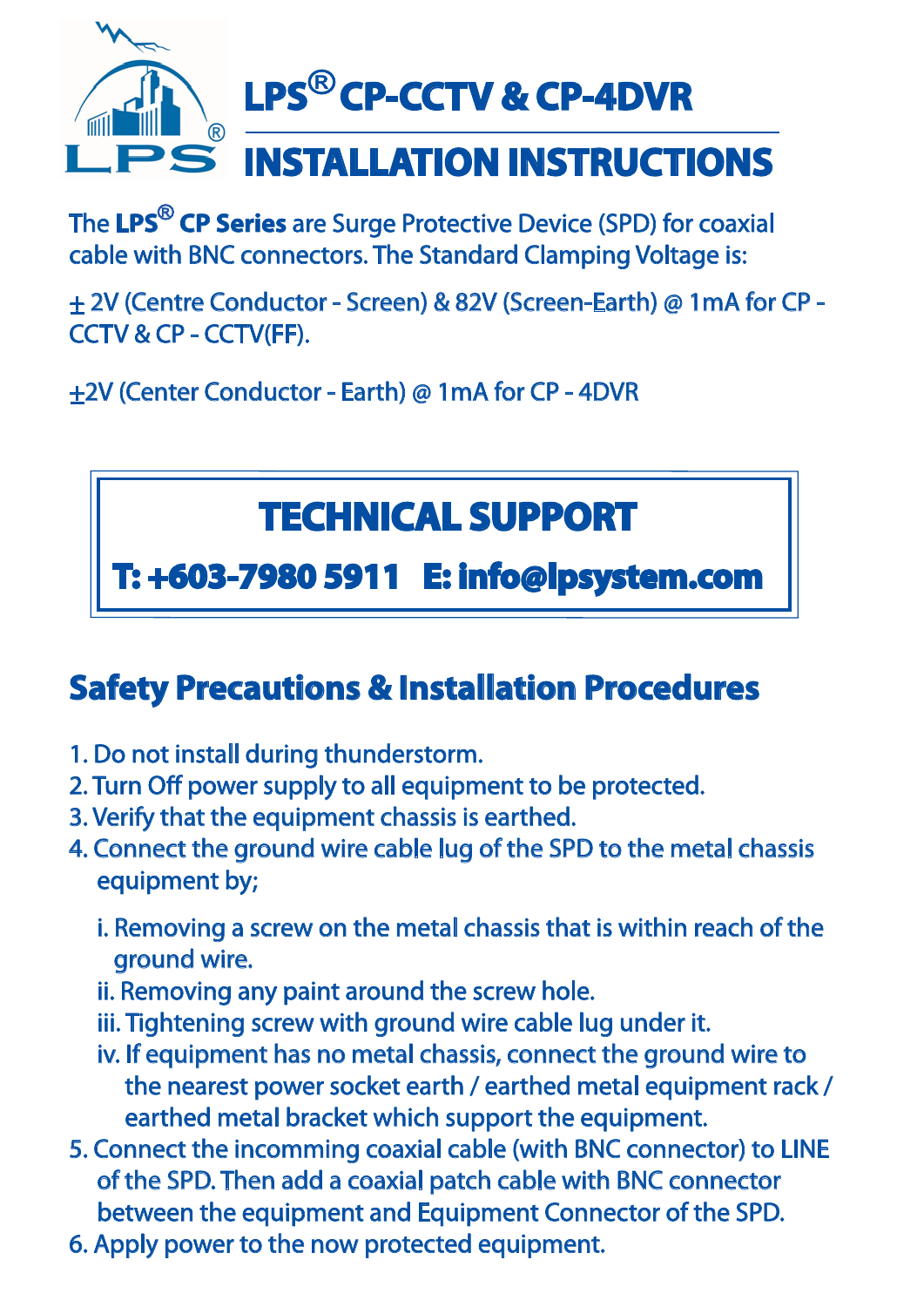## **Trouble - shooting**

- 1. Check to see if your equipment is turned on.
- 2. Inspect all connections.
- 3. Remove and by pass SPD and verify proper operation. If the system comes back on line without the SPD installed, chances are the SPD has been damaged by excessive surge. Replace the SPD as soon as possible with a new SPD. It is not advisable to run the system without SPD.

## *Important Note:*

- *. All LPS Products must be connected to Power Earth, directly or indirectly.*
- *. All connecting leads must be as short & as straight as possible. The SPD must be less than 300mm away from the equipment to be protected.*